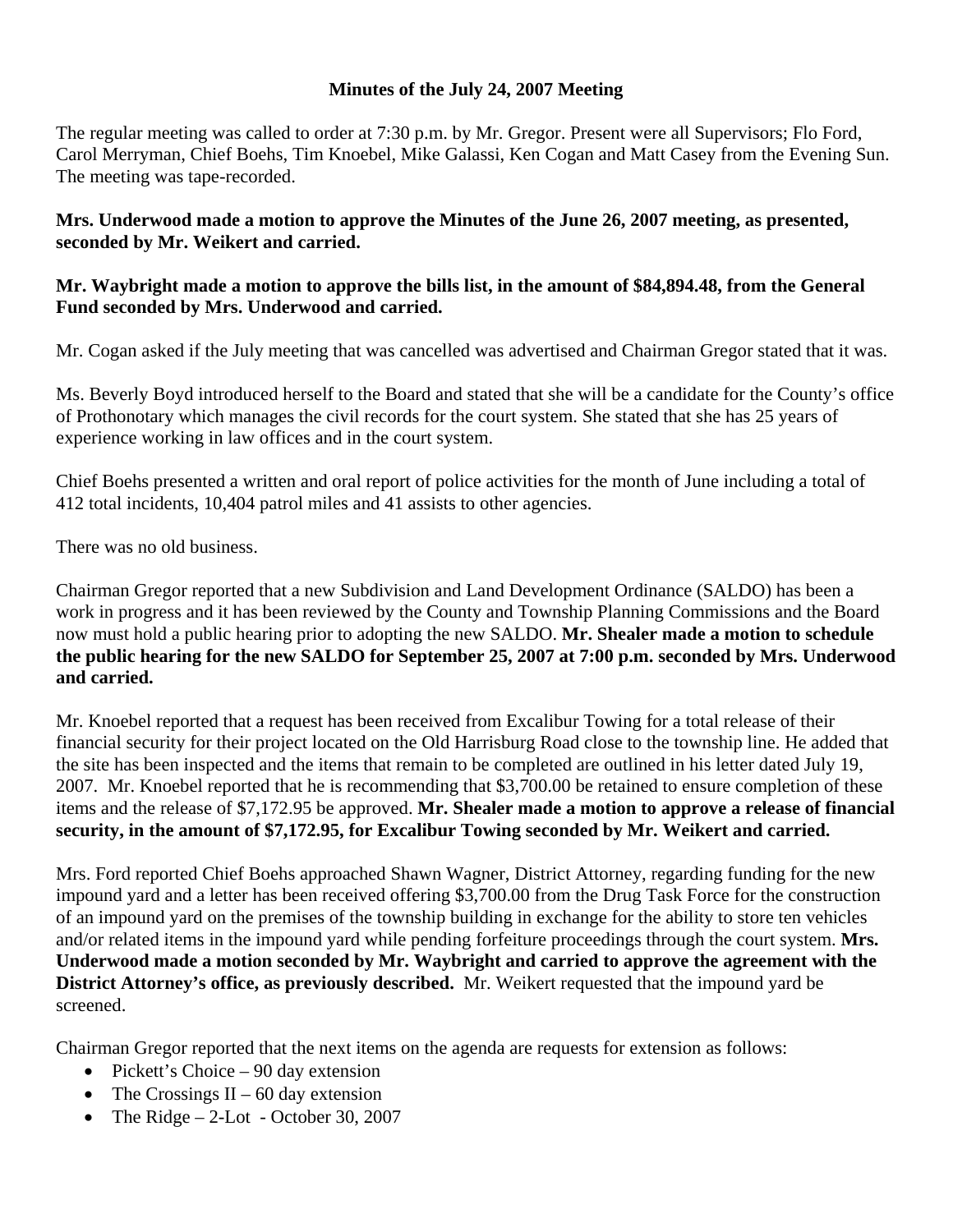- The Ridge Condominium October 30, 2007
- Graphcom, Inc. October 30, 2007
- Adams County Christian Academy 90 day extension
- Cumberland Village, Phase II October 30, 2007
- Cumberland Crossings September 26, 2007
- Jayjyoti Corp. October 30, 2007

**Mr. Weikert made a motion to approve the extensions as stated seconded by Mr. Waybright and carried.** 

**A Certificate of Appropriateness for Vernon Reed for a deck and screened-in porch was approved by motion of Mr. Weikert seconded by Mrs. Underwood and carried.** HARB has approved the application.

**Mr. Shealer made a motion seconded by Mrs. Underwood and carried to authorize Mr. Heiser to take action to enforce the zoning decision denying a variance request to the Zoning Hearing Board regarding the parking lot at 914 Fairfield Road as it relates to the 2' variance and to authorize Henry Heiser to enforce the use provisions for a property in a residential district as it relates to commercial parking; and if warranted, authorize Henry Heiser to take action to include court proceedings with respect to the aforementioned as follows:** 

- **1. Rip up the existing 2' of asphalt paving at 914 Fairfield Road to comply with Zoning Hearing Board's decision;**
- **2. Stop the use violation taking place on the residential property;**
- **3. Rip up (if appropriate) the paving on the residential property to comply with the township's zoning ordinance.**

Mrs. Ford reported that the Board has before them a Preventative Maintenance Agreement from Shipley Energy for bi-annual inspections including coil cleaning and filter change outs for the amount of \$970.00 per year and an agreement to clean existing duct work for the amount of \$825.00. Mr. Gregor added that the Board is trying to maintain what they have until a point sometime in the future when renovations will be made to the building. **Mr. Waybright made a motion to enter into the Preventative Maintenance Agreement and Duct Cleaning Agreement with Shipley Energy of York, PA seconded by Mrs. Underwood and carried**.

## **Mr. Shealer made a motion to continue the summer hours and hold only one meeting in August on the fourth Tuesday seconded by Mrs. Underwood and carried.** The workshops will be held as usual.

Mrs. Ford reported that she has been in contact with John Straka regarding some drainage pipes that are on his property as well as several neighboring properties and Mr. Straka was wondering if the township would take over the maintenance of those pipes. Mrs. Ford stated that she explained that state statute would not permit the township to spend public money for a private purpose. The Board agreed that the township could not take over the maintenance of drainage pipes on private property. Mrs. Ford will also offer to order the pipe through the township and sell it to the homeowner's at the township's cost. She also reported that she will be attending an ACTPO meeting tomorrow and the Journey through Hallowed Ground project is moving forward and the application will be written by the Adams County Office of Planning and Development and she is assisting with that application.

Chairman Gregor reported that there is a workshop scheduled for August 1, 2007 at 3:00 p.m. with the township's planning consultant and a public hearing on August 14, 2007 at 7:00 p.m. on two conditional use applications.

The Zoning Officer and Assistant Secretary's reports were reviewed.